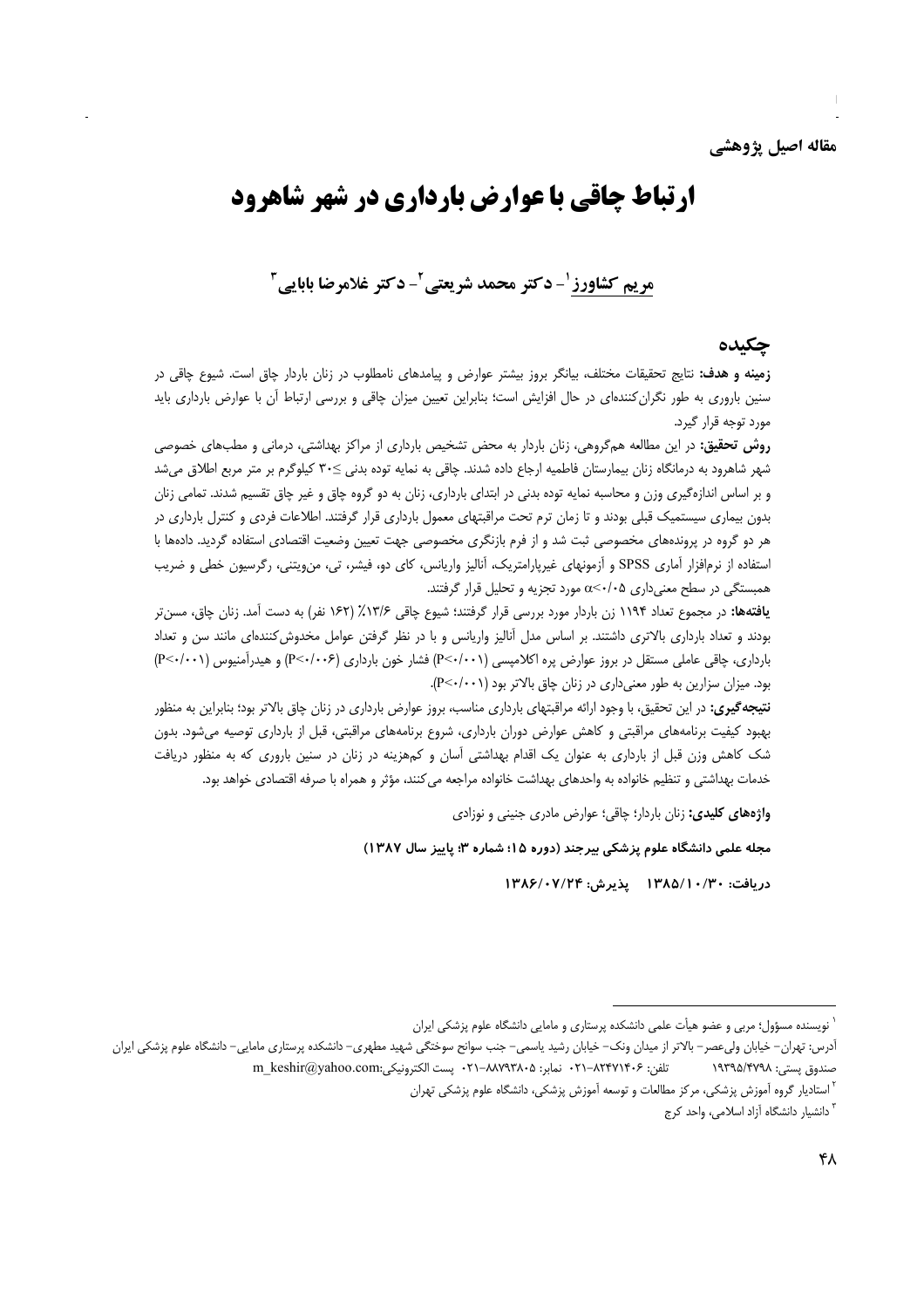مقدمه

تغییر سبک زندگی به سمت صنعتی شدن همراه با تغییر در رفتارهای تغذیهای و کاهش فعالیتهای فیزیکی، شیوع چاقی را در اجتماعات افزایش داده است. تقریباً تمامی کشورها، اعم از توسعه یافته و در حال توسعه، ایپدمی چاقی را تجربه مي كنند (١).

با توجه به افزایش میزان چاقی، شیوع چاقی نیز در بارداری رو به افزایش است (۲،۱).

نتايج مطالعات مختلف بيانكر تأثير چاقى مادر به عنوان عاملی مؤثر در بروز عوارض و پیامدهای نامطللوب دوران بارداری است؛ در نتیجه با توجه به افزایش نگران کننده چاقی در زنان در سنین باروری، شیوع عوارض بارداری ناشی از آن نيز افزايش يافته است (٣،٣).

بالابودن وزن قبل از بارداری با بروز بیشتر عوارض و پیامدهای نامطلوب در بارداری از جمله پرهاکلامیسی، فشار خون بارداری، ماکروزومی و زایمان سزارین همراه است (۵،۱) و از عوامل خطر بروز دیابت بارداری است (۶–۸)؛ همچنین با شیوع بیشتر عفونتهای زخم و خونریزیهای پس از زایمان همراه است (۹).

با توجه به روند رو به افزایش جمعیت در جهان، تعیین میزان چاقی در زنان باردار و بررسی عوارض بارداری ناشی از آن، مورد توجه قرار میگیرد. مطالعه حاضر تلاشی است در جهت بررسی عوارض بارداری ناشی از چاقی که می تواند در برنامهریزیهای آتی بهداشتی، همچنین اصلاح در خط مشی ارائه مراقبتهای بارداری، نتایج سودمندی را به همراه داشته ىاشد.

## روش تحقيق

در این مطالعه همگروهی، از خرداد ۱۳۸۳ تا تیر ماه ۱۳۸۴، تمامی زنان باردار به محض تشخیص بارداری از هشت مراکز بهداشتی، درمانی و مطبهای خصوصی شهر شاهرود به درمانگاه زنان بیمارستان فاطمیه شاهرود ارجاع

داده شدند.

چاقی به نمایه توده بدنی ≥۳۰ کیلوگرم بر متر مربع اطلاق گردید و به محض ارجاع، زنان بر اساس شاخص توده بدنی به دو گروه زنان چاق و غیرچاق (نمایه توده بدنی کمتر از ۳۰ کیلوگرم بر متر مربع) تقسیم شدند.

تمامی زنان بدون بیماری سیستمیک قبلی بودند و کنترل بارداری تا پایان هفته ۲۸ بارداری هر چهار هفته، از هفته ۲۸ تا ۳۶ هر دو هفته و سپس هفته ۳۶ تا ۴۰ بارداری هر هفته توسط محقق به طور رایگان انجام شد.

نتایج کنترل بارداری و عوارض در پروندههای مخصوصی ثبت شد؛ در صورت بروز عوارض در هر یک از دو گروه، فواصل کنترل بارداری کاهش می یافت و در زنانی که تحت نظر متخصص نبودند، به متخصص زنان و زایمان معرفی می شدند. تمامی زنان مبتلا به دیابت بارداری که با انجام آزمون غربالگری با ۵۰ گرم گلوکز (حدّ آستانه ۱۳۰ میلیگرم در دسی[یتر) و سپس ۱۰۰ گرم گلوکز تشخیص داده مي شدند، از مطالعه خارج مي شدند.

تمامی موارد زایمانهای زودرس از مطالعه خارج شدند و در مجموع تعداد ۱۱۹۴ نفر از زنان باردار در این مطالعه قرار گرفتند. وضعیت اقتصادی در همه نمونهها با استفاده از فرم بازنگری مخصوص و بر اساس میزان در آمد ماهانه، وجود یا عدم وجود وسایل رفاهی در منزل، داشتن اتومبیل و منزل شخصی تعیین شد.

در تمام طول مطالعه، هفته حاملگی بر اساس اولین روز آخرين قاعدگي ("LNMP)، مقايسه آن با سونوگرافي سه ماهه اول بارداری و انجام معاینه شکمی محاسبه شد.

محاسبه نمایه توده بدنی  $\mathrm{(BMI^\dagger)}$  نیز بر اساس تقسیم وزن بر حسب کیلوگرم بر مجذور قد بر حسب متر مربع بود. ماکروزومی نوزاد به وزن زمان تولّد نوزاد ≤۴۰۰۰ گرم و وزن کم نوزاد (LBW<sup>‡</sup>) به وزن هنگام تولّد کمتر از ۲۵۰۰ گرم

<sup>\*</sup> Last Normal Menstrual Period

<sup>&</sup>lt;sup>†</sup> Body Mass Index

<sup>&</sup>lt;sup>‡</sup> Low Birth Weight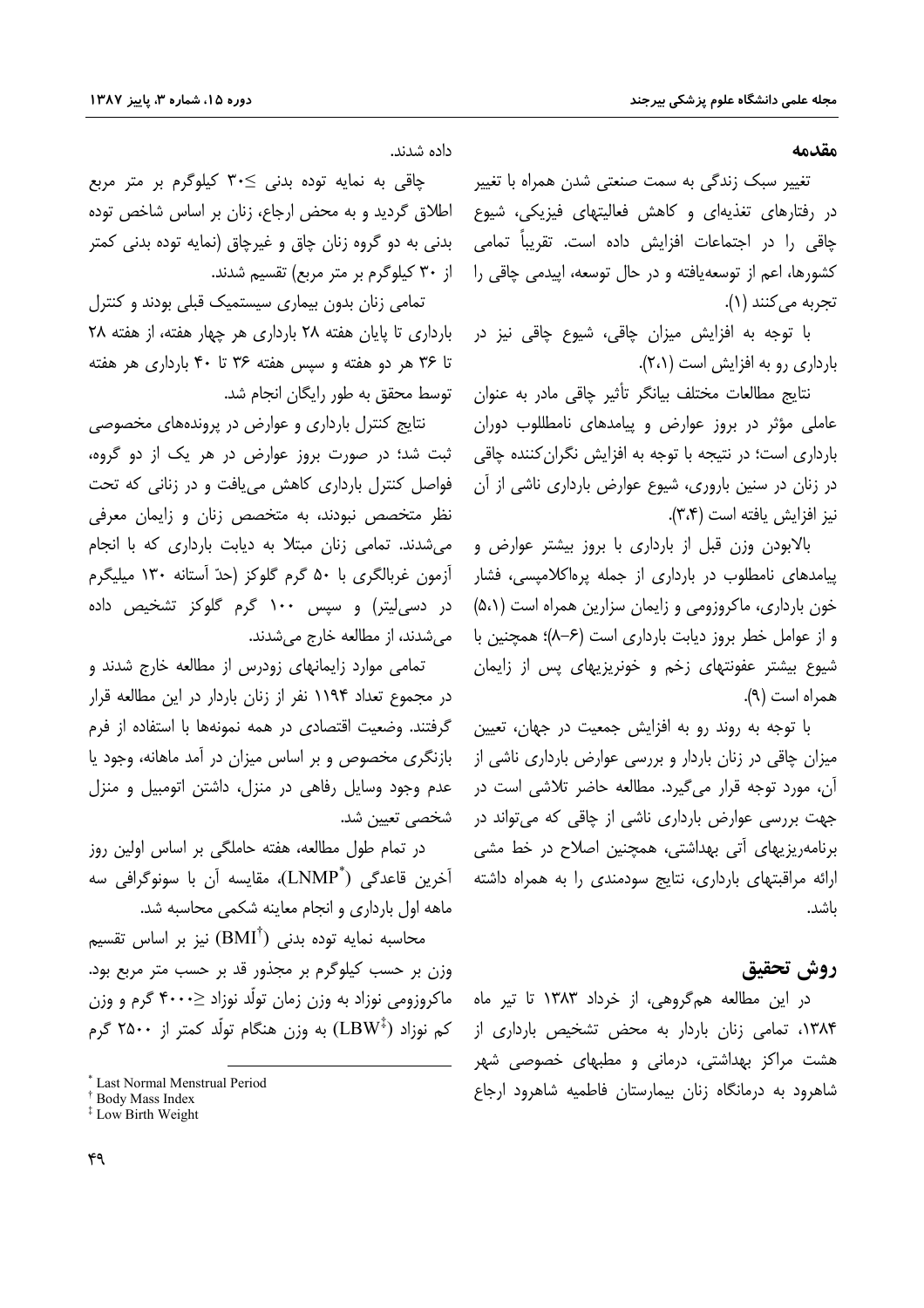اطلاق گردید.

تشخیص هیدرآمنیوس (بیشتر بودن مایع آمنیوتیک در دوران بارداری) و تأخیر رشد داخل رحمی ( ${\rm IUGR}^*$ ) بر اساس هر نوع شک در معاینه فیزیکی و تایید آن به وسیله سونو گرافی بود.

پرهاکلامپسی فشار خون مساوی یا بالاتر از ۱۴۰/۹۰ میلیمتر جیوه پس از هفته بیستم حاملگی همراه با پروتئینوری (میزان ۳۰۰ میلیگرم یا بیشتر پروتئین در ادرار ۲۴ ساعته و یا حداقل ۳۰ میلیگرم پروتئین در دسی لیتر در دو نمونه تصادفی ادرار) و فشار خون بارداری به بروز فشار خون مساوی یا بیشتر از ۱۴۰/۹۰ میلیمتر جیوه اولین بار در طیّ بارداری بدون پروتئین اوری اطلاق گردید. دیستوسی شانه، خروج (P<٠/٠٠۵ و β=٠/٠٨) (نمودار ١). سخت شانه در هنگام زایمان تعریف شد و آنومالی نوزاد بر اساس مشاهده هر نوع آنومالی واضح هنگام تولّد گزارش گردىد.

> در هر دو گروه اطلاعات مربوط به مادر و نوزاد در زمان زایمان از دفاتر مربوط به اتاق زایمان و پذیرش نوزادان بيمارستان فاطميه به دست آمد.

> دادههای جمع آوری شده با استفاده از نرمافزار آماری SPSS و آزمونهای آنالیز واریانس، کای دو، فیشر، تی، من,ویتنی، رگرسیون خطی، ضریب همبستگی، در سطح معنیداری ۵+/۰=c مورد تجزیه و تحلیل قرار گرفتند.

### بافتهها

در مجموع تعداد ۱۱۹۴ زن باردار مورد بررسی قرار گرفتند؛ شیوع چاقی ۱۳/۶٪ (۱۶۲ نفر) به دست آمد. دو گروه از نظر میزان تحصیلات، وضعیت اقتصادی و شاغل بودن تفاوت آماری معنی داری نداشتند. زنان چاق به طور معنی داری مسن تر بودند، تعداد بارداری بالاتری داشتند و ختم بارداری در آنها زودتر بود (جدول ۱).

بین دو گروه میزان عارضه تأخیر رشد داخل رحمی جنین،

مردهزایی، پیلونفریت، آنومالی نوزادی، نوزاد با وزن کمتر از ۲۵۰۰ گرم، ماکروزومی، احیای نوزاد، دیستوشی شانه، دفع ِ مکونیوم در لیبر، هم چنین میانگین نمره اَیگار بدو تولّد نوزاد، تفاوت آماری معنی داری جود نداشت. مشخصات نوزادی از جمله میانگین قد، دور سینه و وزن نوزاد تفاوت آماری معنی داری نداشت اما میانگین دور سر نوزاد در گروه مادران چاق به طور معنی داری بیشتر بود (۱/۴±۳۴/۸ در مقابل ۳۴/۶±۱/۴ سانتیمتر) (P<۰/۰۴).

ارتباط معنىدارى بين شاخص توده بدنى مادر و وزن نوزاد در بدو تولّد به دست آمد؛ به طوری که با افزایش شاخص توده بدنی مادر، وزن نوزاد افزایش نشان داد

بر اساس آزمون ضریب همبستگی، ارتباط معنیداری بین  $(r = \cdot / \gamma \Delta V)$  بدنی و تعداد بارداری (۲۰۰۱/->P و ۲۵۷/-=r) همچنین سنّ مادر (P<-/۰۰۱ و ۲۵۵/۰=۲) به دست آمد؛ به طوری که افزایش وزن مادر با افزایش سن و تعداد بارداری همراه بود؛ بنابراین از مدل آنالیز واریانس استفاده شد و با در نظر گرفتن عوامل مخدوش كنندهاى مانند سن بالاى ٣٠ سال و تعداد بارداری، چاقی به عنوان عاملی مستقل در بروز عوارض فشار خون بارداري، هيدرآمنيوس و يرەاكلاميسى شناخته شد (جدول ۲). میزان سزارین به طور معنی داری در زنان چاق بالاتر بود (۷۸/۶٪ در مقابل ۵۴/۲٪) (۰/۰۰۱–P).



نمودار ١- ارتباط شاخص توده بدني مادر با وزن هنگام تولّد نوزاد

<sup>\*</sup> Intra Uterine Growth Retardation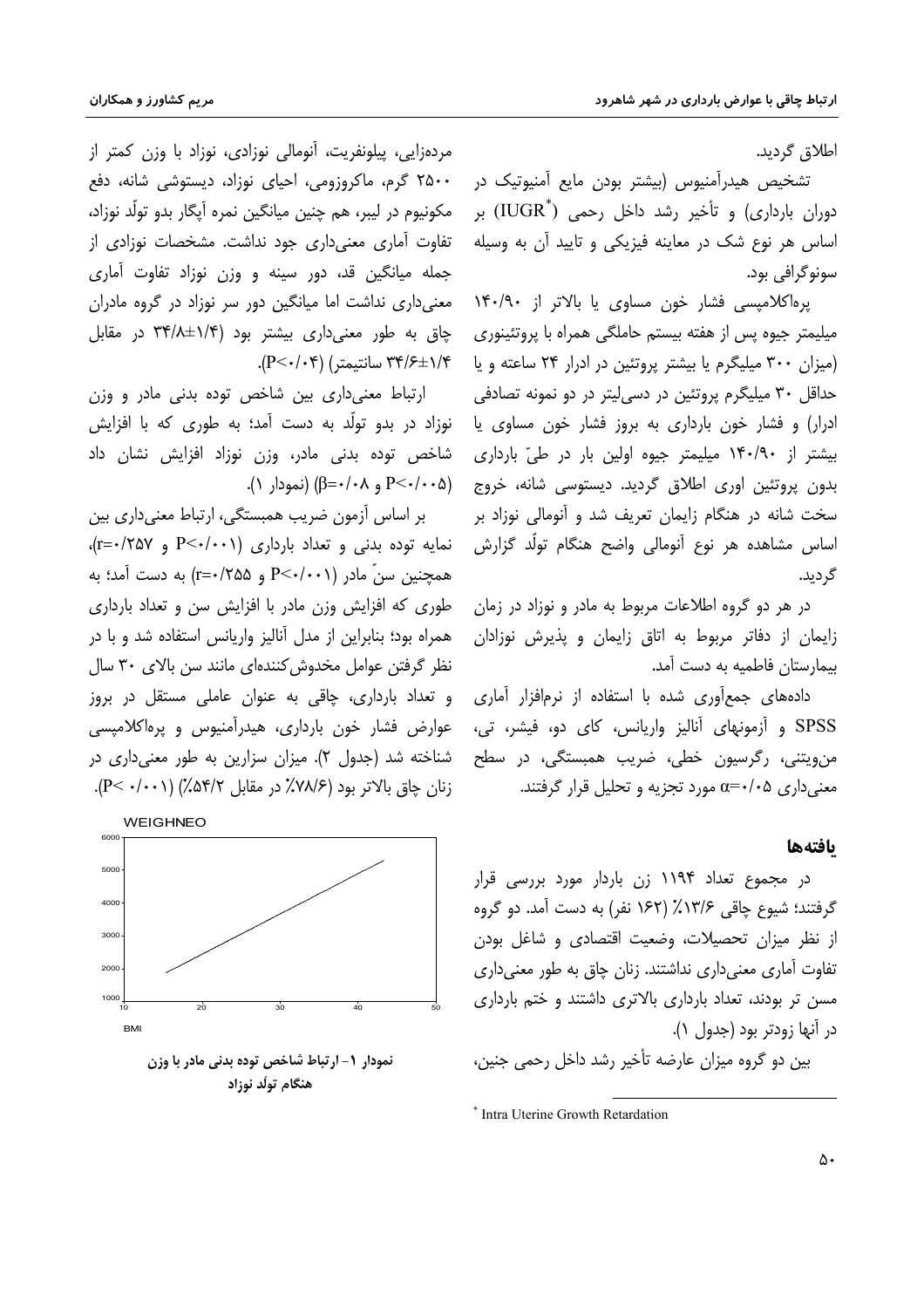| سطح معنیداری           | ٔ   گروه شاهد<br>1002 نفر     | گروه   گروه مورد (زنان باردار چاق)<br>122 نفر |                                 |
|------------------------|-------------------------------|-----------------------------------------------|---------------------------------|
| $P<\cdot/\cdot\cdot$   | ۲۴/۶±۵/۴                      | <b>TY/۶۵±۵/۴</b>                              | سن (سال)                        |
| $P<\cdot/\cdot\cdot$   | $1/9$ $\pm$ $1/7$             | $\frac{1}{2}$                                 | تعداد بارداري                   |
| $P<\cdot/\cdot\cdot$   | $\cdot$ ( $\cdot - \lambda$ ) | (۰–۶) ۱                                       | تعداد زايمان                    |
| $P<\cdot/\cdot\cdot Y$ | <b>TYY/T±Y</b>                | 270/4±6/6                                     | سن بارداری در زمان زایمان (روز) |

جدول ۱- مقایسه مشخصات فردی در گروه زنان باردار چاق و گروه شاهد

اطلاعات در موارد طبیعی به صورت میانگین و انحراف معیار و در موارد غیر طبیعی به صورت میانه (حدود) بیان شده است.

| سطح معنیداری           | گروه شاهد<br>۱۰۳۲ نفر                                   | گروه مورد (زنان باردار چاق)<br>۱٦٢ نفر    | گروه<br>عارضه   |
|------------------------|---------------------------------------------------------|-------------------------------------------|-----------------|
| $P<\cdot/\cdot\cdot$   | $\mathbf{r} \cdot (\mathbf{X} \mathbf{Y} / \mathbf{A})$ | (۱۸/۷) ۱۵                                 | پره اکلامپسی    |
| $P<\cdot/\cdot\cdot$ ۶ | $\mathcal{N}(\mathcal{K}\setminus\mathcal{K})$          | 9 (7.07)                                  | فشارخون بارداري |
| $P<\cdot/\cdot\cdot$   | $\mathbf{r}$ (% $\cdot$ / $\mathbf{r}$ )                | $\uparrow$ ( $\chi \uparrow / \uparrow$ ) | هيدر أمنيوس     |

جدول ۲- مقایسه توزیع فراوانی عوارض در دو گروه زنان باردار چاق و غیر چاق

ىحث

میزان چاقی در زنان باردار تا حدود ۱۰٪ گزارش شده است (۱۰). در مطالعه حاضر میزان چاقی در مقایسه با دیگر گزارشات بالاتر بود.

در این مطالعه همگروهی، چاقی مادر قبل از بارداری با بروز بیشتر عوارض دوران بارداری همراه بود. دیابت بارداری یک متغیر مستقل در بروز عوارض بارداری است (۱۲،۱۱)؛ بنابراین در این مطالعه به منظور بررسی تأثیر متغیر چاقی، زنان مبتلا به دیابت بارداری از مطالعه خارج شدند.

در بین زنان در سنین باروری، یکی از علل افزایش وزن و چاقی، افزایش وزن گیری در هر بارداری است؛ به طوری که شیوع اضافه وزن و چاقی در زنان با بارداریهای متعدّد و فواصل کم بارداری، بیشتر میباشد (۱)؛ همچنین با افزایش سنّ چاقی افزایش می،ابد (۱۳) و زنان ۲۵ تا ۴۴ ساله تمایل بیشتری به افزایش وزن دارند (۱). در مطالعه حاضر ارتباط معنیداری بین تعداد بارداری، سن و نمایه توده بدنی مادر

وجود داشت؛ به طوری که افزایش وزن مادر با افزایش سن و تعداد بارداری همراه بود که هر سه از عوامل مؤثر در بروز عوارض متعدّد در دوران بارداری است (۱۵٬۱۴)؛ بنابراین در مدل أناليز واريانس، ضمن در نظر گرفتن متغيرهاي تعداد بارداری و سنّ بالای ۳۰ سال، چاقی مادر به عنوان عامل مستقل در بروز عوارض فشار خون بارداری، هیدرآمنیوس و پرهاکلامپسی بدست آمد. در مطالعه Kumari بروز عارضه فشار خون، دیابت بارداری، عمل سزارین و ماکروزمی نوزاد در زنان با نمایه توده بدنی بیشتر از ۴۰ کیلوگرم بر متر مربع، افزایش معنیداری نشان داد (۱۶) و حتی پس از حذف بیماران مبتلا به دیابت بارداری و فشار خون بارداری، میزان سزارین و ماکروزومی نوزاد تفاوت آماری معنیدار داشت. در مطالعه Sheiner و همکاران، پس از حذف متغیرهای مخدوش کننده مانند ابتلای مادر به دیابت و فشار خون قبل از بارداری، بین چاقی مادر و افزایش میزان عملهای سزارین، ارتباط آماری معنیداری گزارش شده است (۱۷)؛ همچنین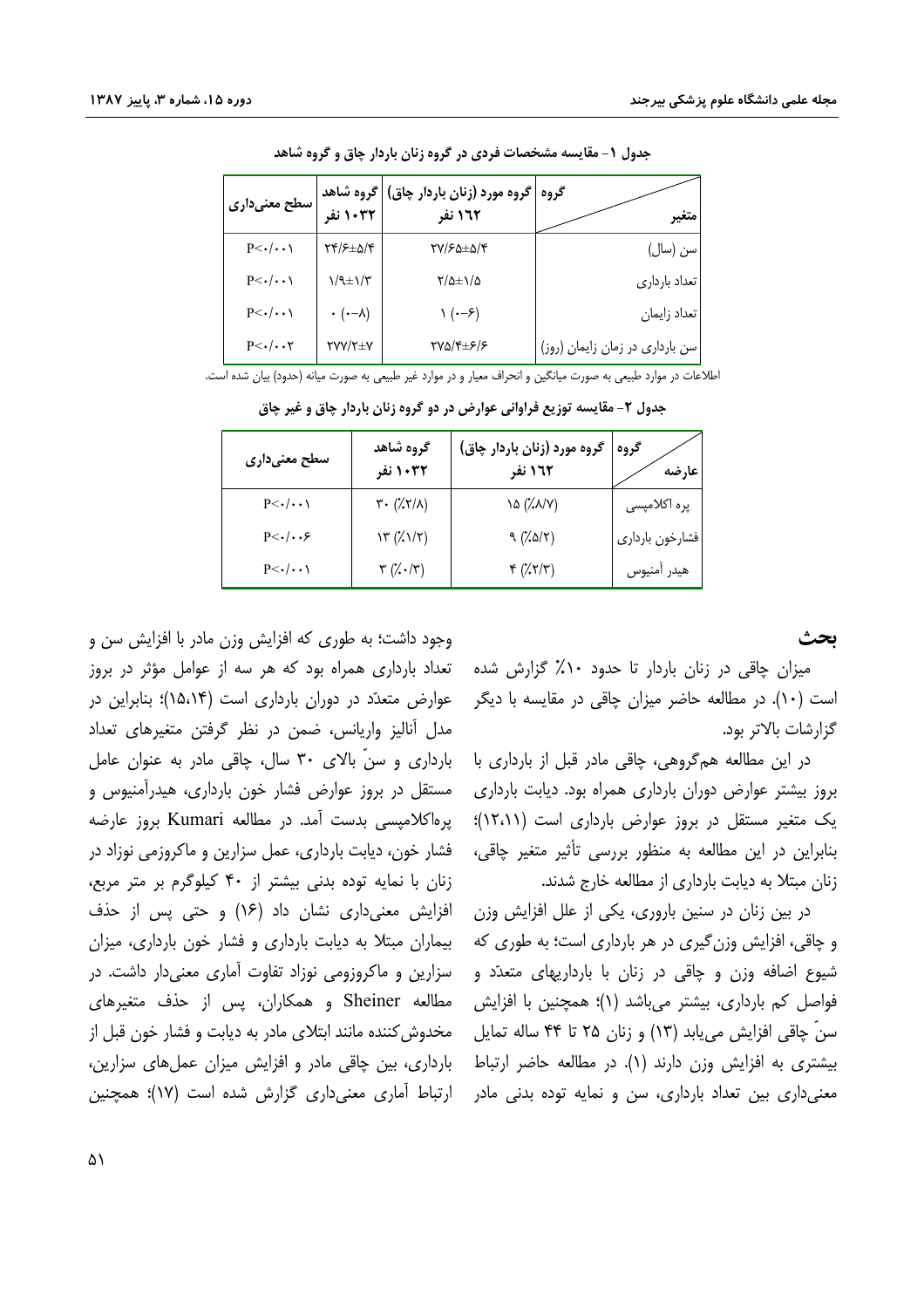مریم کشاورز و همکاران

مطالعات متعدّد دیگری حاکی از ارتباط چاقی در زنان باردار و افزایش میزان عملهای سزارین است (۱۸–۲۰). در مطالعه کوهورتی که از سال ۱۹۹۹ تا ۲۰۰۲ میلادی توسط Kabiru و Raynor بر روی ۵۱۳۱ خانم باردار انجام شد، چاقی مادر به عنوان عامل خطر افزایش میزان عمل سزارین به دست کاهش عوارض بارداری توجه شده است (۱۴). آمد (۲۱). در مطالعه حاضر هرچند چاقی مادر به عنوان یک متغیر مؤثر و مستقل در بروز عوارض فشارخون بارداری، یرهاکلامیسی و هیدرآمنیوس به دست آمد، اما در میزان عمل سزارین هر سه متغیر چاقی، پاریتی و سن بالای ۳۰ سال مؤثر بودند که میتواند به دلیل تمایل در انجام عمل سزارین و عمل بستن لوله (توبکتومی) به طور هم زمان در زنان مسن تر و با پاریتی بالا نسبت داد.

> چاقی مادر با بروز بیشتر ماکروزومی و افزایش وزن نوزاد در بدو تولَّد همراه است (۵). در مطالعه حاضر تفاوت آماری معنیداری در میانگین وزن نوزاد در بدو تولّد و تولّد نوزاد ماکروزوم ملاحظه نشد که میتوان به کمتر بودن میانگین سنّ بارداری در زمان زایمان، در مادران چاق نسبت داد. در گروه مادران چاق نیز، کمتر بودن سن بارداری در زمان زایمان را می توان به تصمیم گیری متخصص در انجام عمل سزارین و یا بروز بیشتر عوارض بارداری و در نتیجه ختم زودتر بارداری ارتباط داد.

> بروز عوارض مادری و نوزادی از پیامدهای ناخوشایندی است که در بارداری و زایمان پرخطر رخ می دهد؛ بنابراین

توجه به روشهایی که این عوارض و پیامدهای نامطلوب را كاهش دهد، از اهداف مهمّ مراقبتهاى قبل و حين باردارى است (۲۲٬۲۳) و به کاهش وزن و تعدیل آن در مشاوره و مراقبتهای قبل از بارداری به عنوان راهکار مهم و مناسب در

چاقی از عوامل بسیار مهمّ و قابل تعدیل در بسیاری از بیماریهای غیر واگیر از جمله بیماریهای عروق کرونری قلب، دیابت، فشار خون و سرطانها میباشد (۲۴–۲۷)؛ همچنین علل مرگ مادران به دلیل بروز بیشتر حوادث ترومبوآمبولی، عوارض ناشی از بیهوشی و عفونتهای زخم عمل سزارین است (۲۸) و با بروز بیشتر عوارض در دوران بارداری، پیامدهای نامطللوب در زمان زایمان و افسردگیهای پس از زایمان همراه است (٢٩)، بنابراین ارائه برنامههای آموزشی، انجام مشاوره تغذیه و تعدیل میزان کالری روزانه، تشویق به انجام فعالیتهای ورزشی در زنانی که در سنین باروری هستند و جهت دریافت خدمات بهداشتی و حتی تنظیم خانواده به مراکز بهداشتی، درمانی مراجعه می کنند، توصیه می گردد.

ققدیر و تشکر

با تشکر و سیاس از تمامی متخصصین زنان و زایمان و کارکنان محترم مراکز بهداشتی، درمانی شهر شاهرود که در ارجاع زنان باردار نهایت همکاری را مبذول داشتند.

## منابح:

1- Siega-Riz AM, Evenson KR, Dole N. Pregnancy-related weight gain-A-link to obesity? Nutrition Reviews. 2004; 62  $(7): 105 - 111.$ 

2- Padez C, Fernandes T, Mourao I, Moreira P, Rosado V. Prevalence of overweight and obesity in -9 old Portuguese children. Trends in body mass index from 1970-2002. Am J Hum Bio. 2004; 16: 670-678.

3- Ehrenberg HM, Durnwald CP, Catalano P, Mercer BM. The influence of obesity and diabetes on the risk of cesarean delivery. Am J Obstet Gynecol. 2004;191(3): 964-8.

4- Ehrenberg HM, Dierker L, Milluzzi C, Mercer BM. Prevalence of maternal obesity in an urban center. Am J Obstet Gynecol. 2002; 187: 1189-1193.

5- Baschat AA. Fetal growth disorder. In: James DK, Weiner CP, Steer PJ, Gonik B. (eds). High risk pregnancy. 3rd ed. USA: Saunders Elsevier; 2006. p:260.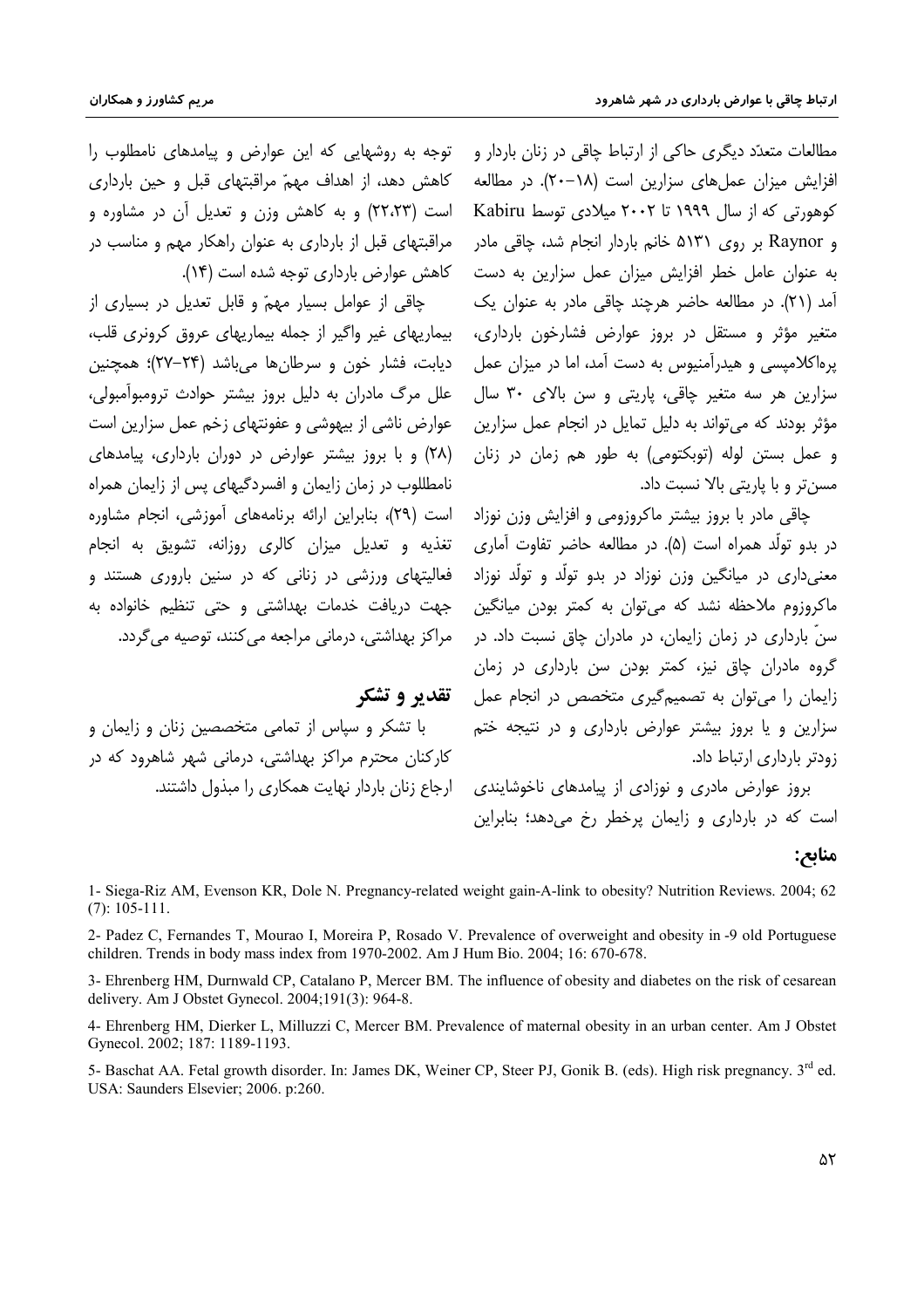6- American Diabetes Association. Diagnosis and classification of diabetes mellitus. Diabetes Care. 2006; 29: 43-48.

7-American Diabetes Association. Diabetes management in correctional institutions. Diabetes Care. 2006; 29: 59-66.

8- American Diabetes Association. Gestational diabetes mellitus. Diabetes Care. 2004; 27: 88-90.

9- Repke J, Ambrose A. Puerperal problem. In: James DK, Weiner, CP, Steer PJ, Gonik B. (eds). High risk pregnancy. 3rd ed. USA: Saunders Elsevier; 2006. p: 1579.

10- Beaten JM, Bukusi EA, Lambe M. Pregnancy complications and outcomes among overweight and obese nuliparous women. Am J Public Health. 2001; 91 (3): 436-440.

11- Jang HC, Cho NH, Min YK, Han IK, Jung KB, Metzger BE. Increased macrosomia and perinatal morbidity independent of maternal obesity and advanced age in Korean women with GDM. Diabetes Care. 1997; 20 (10): 1582- 1588.

12- Keshavarz M, Cheung WN, Babaee GR, Kalalian Moghadam H, Ajami ME, Shariati M. Gestational diabetes in Iran: Incidence, risk factors and pregnancy outcomes. Diabetes Res Clin Practice. 2005; 69 (3): 279-286.

13- Pillitteri A. Maternal & child health nursing. Care of the childbearing & childbearing family.  $4<sup>th</sup>$  ed. Philadelphia: Lippincott, Williams & Wilkins; 2003: p:922.

14- Wildscut HI. Pre pregnancy antecedents of a high risk pregnancy. In: James DK, Weiner CP, Steer PJ, Gonik B. (eds). High risk pregnancy. 3rd ed. USA: Saunders, Elsevier; 2006. p:22.

15- Counningham FG, Leveno KJ, Bloom SL, Hauth JC, Gilstrap L, Wenstrom KD. Williams Obstetrics. 22<sup>nd</sup> ed. New York: McGraw Hill; 2005.

16- Kumari AS. Pregnancy outcome in women with morbid obesity. Int J Obstet Gynecol. 2001; 73 (2): 101-107.

17- Sheiner E, Levy A, Menes TS, Silverberg D, Katz M, Mazor M. Maternal obesity as an independent risk factor for caesarean delivery. Paediatr Perinat Epidemiol. 2004; 18 (3): 196-201.

18- Crane SS, Wojtowycz MA, Dye TD, Aubry RH, Artal R. Association between pre-pregnancy obesity and the risk of cesarean delivery. Obestet Gynecol. 1997; 89 (2): 213-216.

19- Keiser PS, Koery RS. Obesity as a risk factor for cesarean in a low-risk population. Obestet Gynecol. 2001; 97 (1): 39-43.

20- Rode L, Nilas L, Wojdemann K, Tabor A. Obesity-related complications in Danish single cephalic term pregnancies. Obstet Gynecol. 2005; 105: 537-542.

21- Kabiru W, Raynor D. Obstetrics outcomes associated with increase in BMI category during pregnancy. Am J Obstet Gyncol. 2004; 191 (3): 928-932.

22- Pillitteri A. Maternal & child health nursing. Care of the childbearing & childbearing family.  $4<sup>th</sup>$  ed. Philadelphia: Lippincott, Williams & Wilkins; 2003: p: 4.

23- Katz VL. Pre pregnancy care. In: Scott JR, Gibbs RS, Karlan BY, Haney AF. (eds) Danforth's Obstetrics & Gynecology.  $9<sup>th</sup>$  ed. Philadelphia: Lippincott, Williams & Wilkins; 2003.

24- Nonas, Clinical monitoring. In: Foster G.D, Nonas CA. (eds.) Managing obesity: a clinical guide. Chicago: American Diabetes Association. 2004. pp: 47-64.

25- World Health Organization. Diet, nutrition and the prevention of chronic disease, report of a joint who/FAO expert consultation, WHO, Thechniqual report services. Vol. 916 WHI Geneva. 2003.

26- American Diabetes Association. Standard of medical care in diabetes. Diabetes Care. 2006; 29: 4-42.

27- Murray SS, Mckinney ES, Women's Health Care. 4<sup>th</sup> ed. USA: Saunders, Elsevier; 2006. p: 881.

28- Irvine L, Shaw R. The impact of obesity on obstetric outcome. Current Obstet Gynecol. 2006; 16 (4): 242-246.

29- Brochelsby J, Dresner M. Obesity and pregnancy. Current Anesthesia & Critical Care. 2006; 17 (3-4): 125-129.